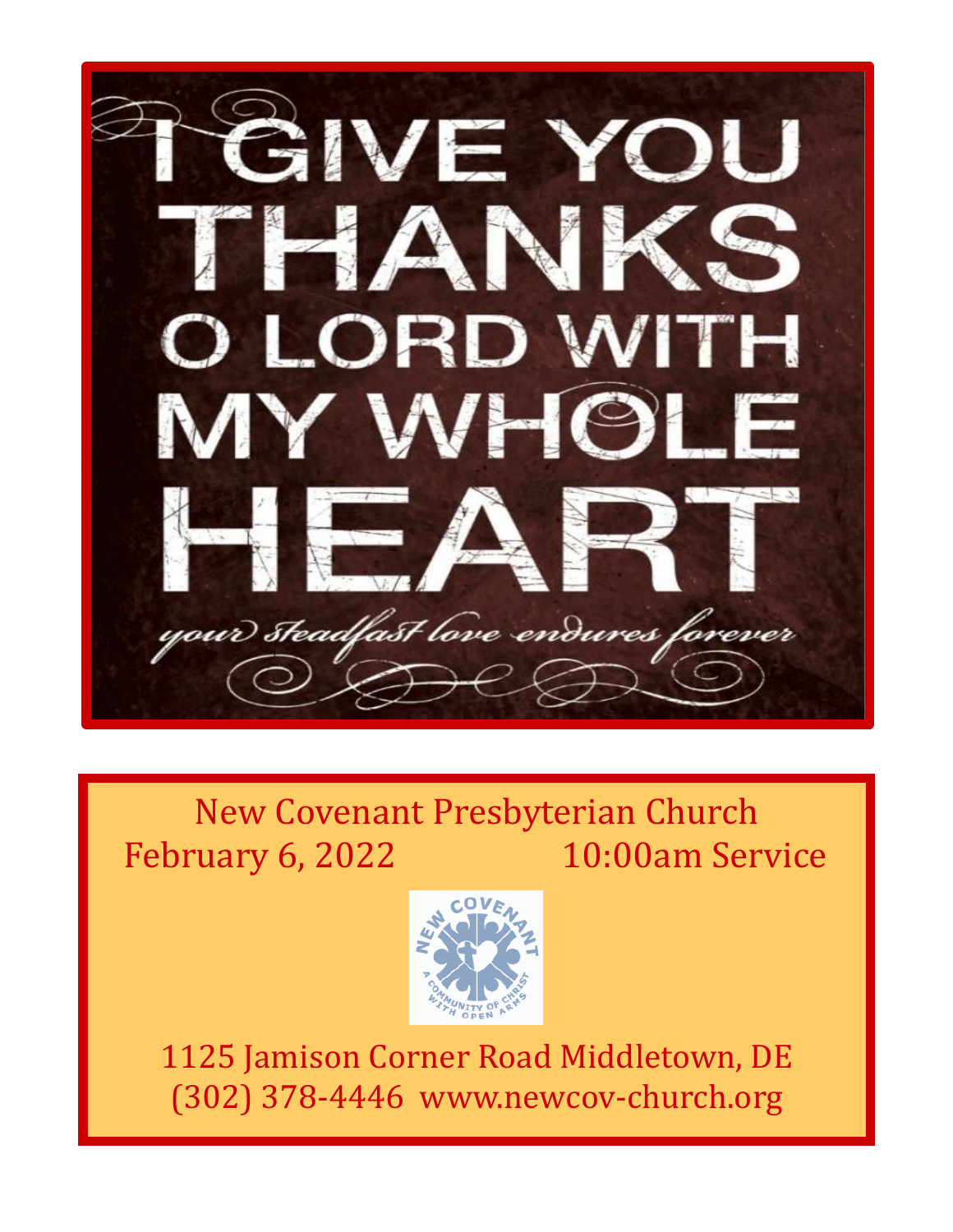# The Worship of God February 6, 2022 Fifth Sunday after Epiphany

#### **Welcome and Announcements** *Lay Leader: Pam Leeson*

**Sharing Our Vision**

**Preparing Ourselves for Worship During the Musical Prelude …** 



*When asked about his greatest lessons learned, J. Ellsworth Kalas, the 85-year old president of Asbury Theological Seminary, said: "Buy a house on Gratitude Street. Do so as soon as you can, because this is the only place to live, and the longer you live here the more you'll love it. And believe me, you will enjoy your neighbors. The price on this street is steep, but you can afford it. You purchase this property with humility, by acknowledging that you are deeply indebted to both God and people. You confess that you wouldn't have anything if it weren't for what has been given to you. The important thing is not only to realize this, but to acknowledge it – to say `thank you' as often as you can, to God and to people." - Ellsworth Kalas, Lessons Learned*

### Preparing to Meet God

### **Call to Worship**

- L: We enter into God's sanctuary praising God's name for the entire universe to hear.
- *P: We kneel before God and offer thanks for God's steadfast love.*
- L: In our hour of need, we cry out to you, O God.
- *P: And you answer, increasing our strength and resolve.*
- L: We will sing of the glory of the Lord,
- *A: For his steadfast love endures forever!*

**Hymn # 449** *My Lord! What a Morning*

*Refrain: My Lord! what a morning, My Lord! what a morning, Oh, my Lord! what a morning, When the stars begin to fall, When the stars begin to fall.*

*You will hear the trumpet sound to wake the nations underground, Looking to my God's right hand, when the stars begin to fall. Refrain*

*You will hear the sinner cry to wake the nations underground, Looking to my God's right hand, when the stars begin to fall. Refrain*

*You will hear the Christian shout to wake the nations underground, Looking to my God's right hand, when the stars begin to fall. Refrain*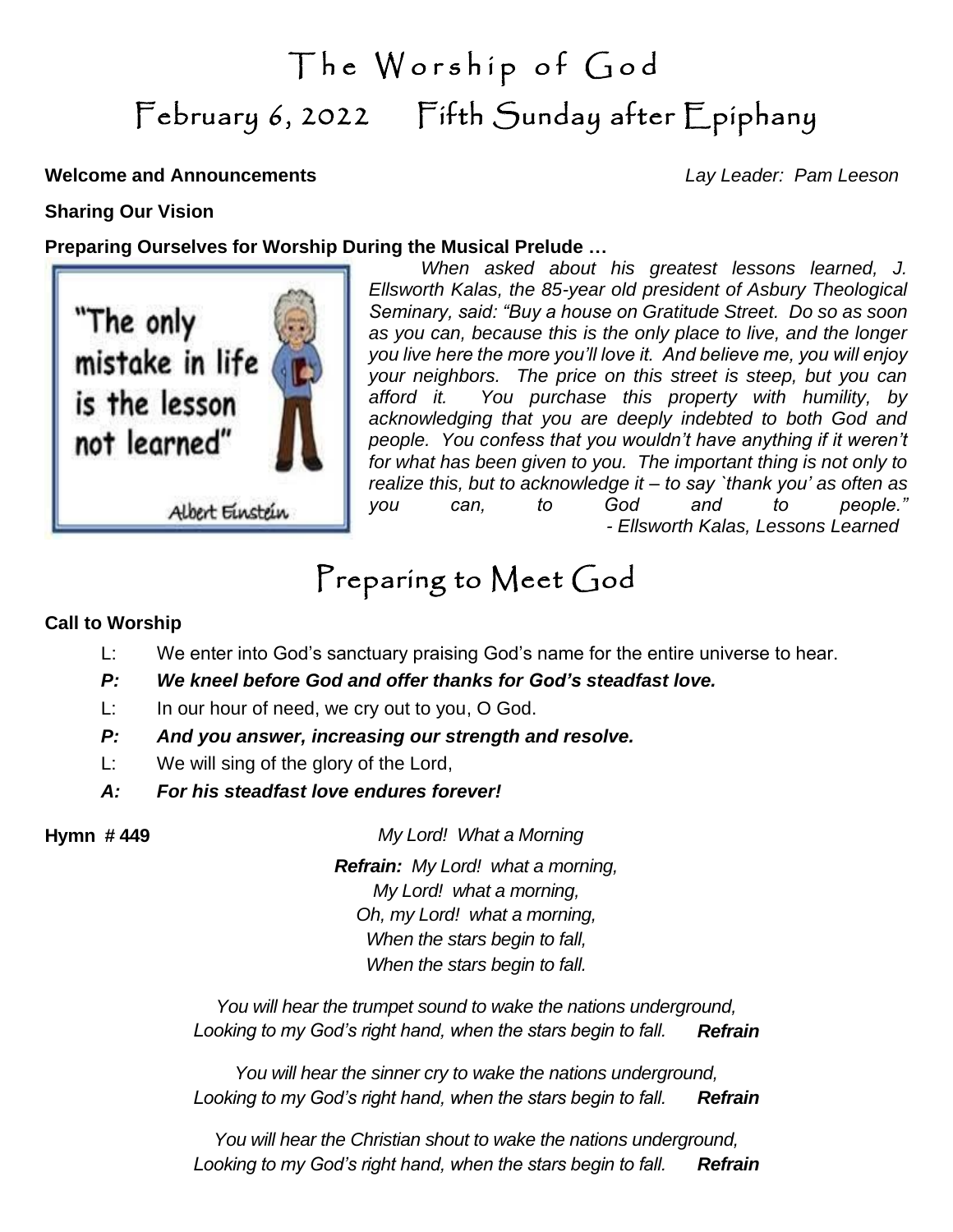#### **Prayer of Confession**

*Our sins are too great to bear, holy God, and so we bring them to you. We give you thanks for blotting out our sins, for our guilt has departed. You tell us not to be afraid, for by your grace, we are victorious through Christ. We who are unworthy gladly proclaim our salvation and reclaim life in the power of the Spirit. And now, holy God, we turn to you in silent prayer to share our concerns and to seek your forgiveness……………………………………………………………..….Amen.*

#### **Assurance of Pardon**

L: Hear the Good News: We may live again as saved people for God's grace is not in vain.

### *P: Thanks be to God who grants us forgiveness and peace!*

- L: Friends, believe the Good News of the Gospel –
- **P:** *In Jesus Christ, we are forgiven!*

### Meeting God in the Word

#### **Children's Message/Prayer for Illumination**

**First Lesson** *I Corinthians 15: 1-11 By the Grace of God Lay Leader: Pam Leeson*

*Now I should remind you, brothers and sisters, of the good news that I proclaimed to you, which you in turn received, in which also you stand, through which also you are being saved, if you hold firmly to the message that I proclaimed to you - unless you have come to believe in vain.*

*For I handed on to you as of first importance what I in turn had received: that Christ died for our sins in accordance with the scriptures, and that he was buried, and that he was raised on the third day in accordance with the scriptures, and that he appeared to Cephas, then to the twelve. Then he appeared to more than five hundred brothers and sisters at one time, most of* 



*whom are still alive, though some have died. Then he appeared to James, then to all the apostles. Last of all, as to someone untimely born, he appeared also to me. For I am the least of the apostles, unfit to be called an apostle, because I persecuted the church of God. But by the grace of God I am what I am, and his grace towards me has not been in vain. On the contrary, I worked harder than any of them though it was not I, but the grace of God that is with me. Whether then it was I or they, so we proclaim and so you have come to believe.*

L: This is the Word of the Lord. *P: Thanks be to God.*

**Special Music** *Alleluia, Alleluia! Give Thanks!*

*(Congregation is invited to join in the refrain)*

**Second Reading** *Psalm 138 Giving Thanks Carol*

*I give you thanks, O Lord, with my whole heart; before the gods I sing your praise; I bow down towards your holy temple and give thanks to your name for your steadfast love and your faithfulness; for you have exalted your name and your word above everything. On the day I called, you answered me, you increased my strength of soul.*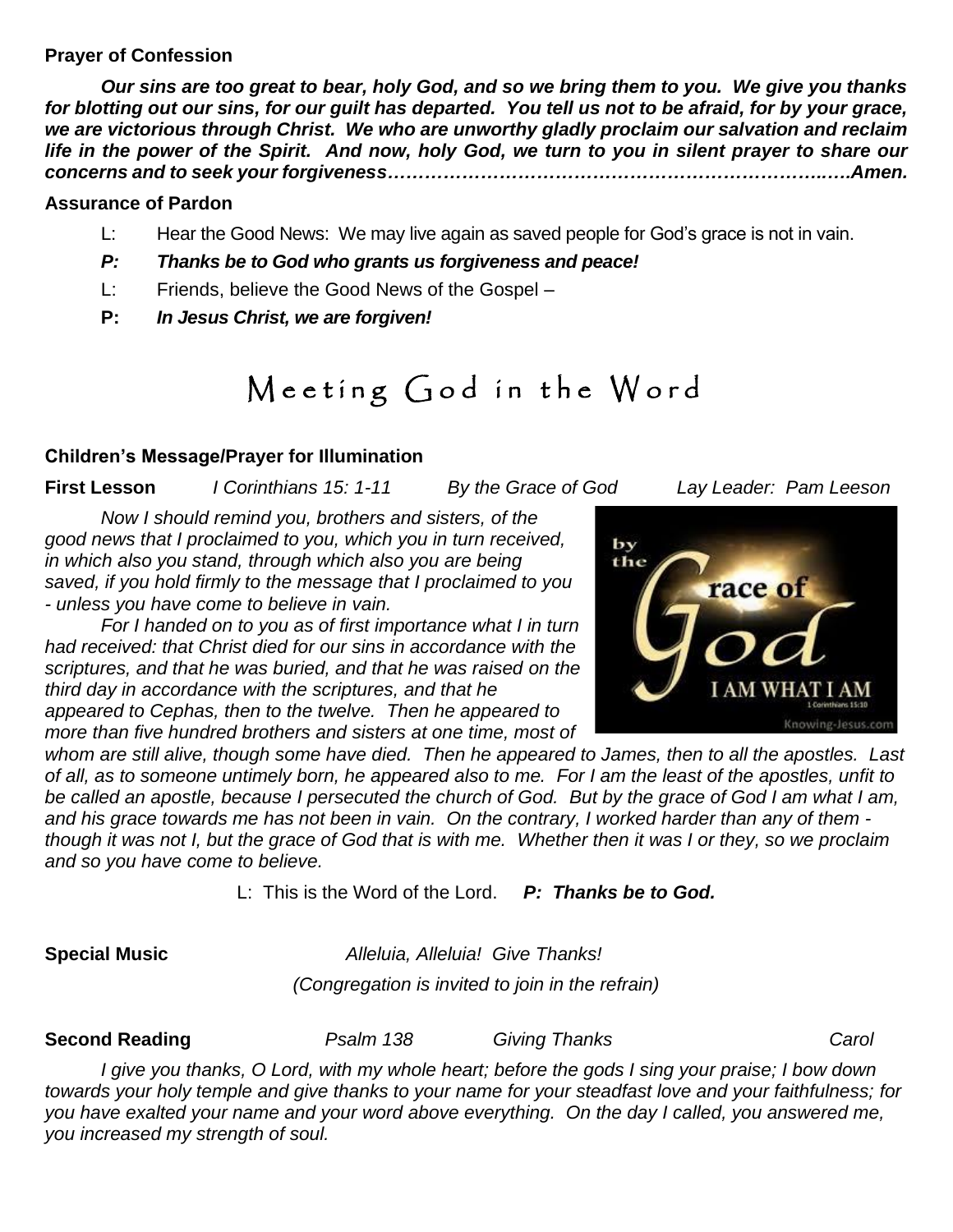*All the kings of the earth shall praise you, O Lord, for they have heard the words of your mouth. They shall sing of the ways of the Lord, for great is the glory of the Lord. For though the Lord is high, he regards the lowly; but the haughty he perceives from far away.*

*Though I walk in the midst of trouble, you preserve me against the wrath of my enemies; you stretch out your hand, and your right hand delivers me. The Lord will fulfil his purpose for me; your steadfast love, O Lord, endures forever. Do not forsake the work of your hands.* 



L: This is the Word of the Lord. *P: Thanks be to God.*

**Sermon** *Giving Praise and Thanks in All Things*

## Responding to the Word

**Hymn # 478** *Praise, My Soul, the King of Heaven*

*Praise, my soul, the King of heaven; to his feet thy tribute bring; Ransomed, healed, restored, forgiven, Evermore his praises sing: Alleluia! Alleluia! Praise the everlasting King.*

*Praise him for his grace and favor to his people in distress; Praise him still the same as ever, Slow to chide, and swift to bless: Alleluia! Alleluia! Glorious in his faithfulness.*

*Fatherlike he tends and spares us; well our feeble frame he knows; In his hands he gently bears us, Rescues us from all our foes. Alleluia! Alleluia! Widely yet his mercy flows.*

*Angels, help us to adore him; ye behold him face to face; Sun and moon, bow down before him,*